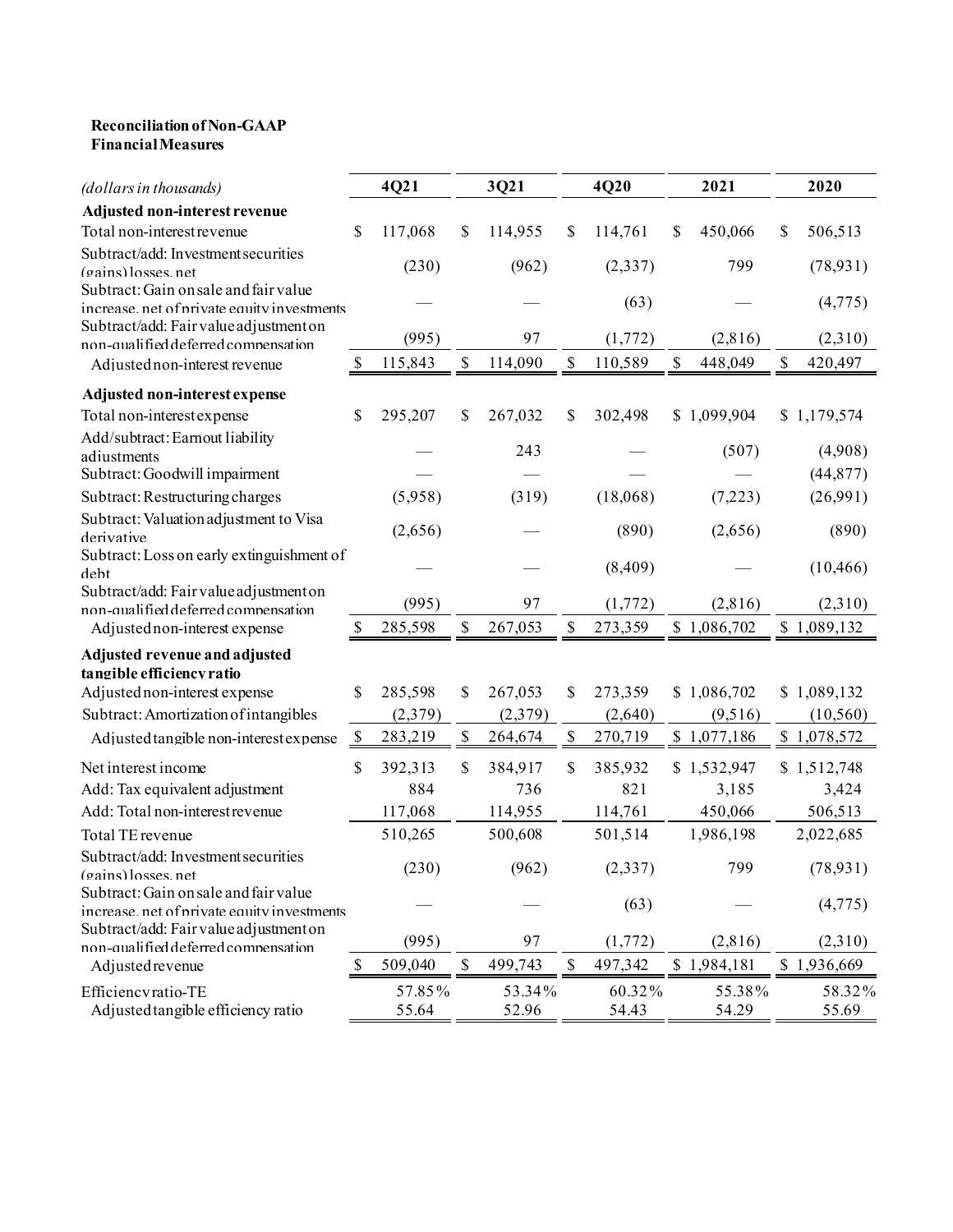## **Reconciliation of Non-GAAP Financial**

| <b>Measures.continued</b>                                                            |             |              |               |              |              |      |              |               |
|--------------------------------------------------------------------------------------|-------------|--------------|---------------|--------------|--------------|------|--------------|---------------|
| (in thousands, except per share data)                                                |             | 4Q21         | 3Q21          |              | 4Q20         |      | 2021         | 2020          |
| Adjusted return on average assets                                                    |             |              |               |              |              |      |              |               |
| Net income                                                                           | \$          | 200,401      | \$<br>186,773 | $\mathbb{S}$ | 150,409      | \$   | 760,467      | \$<br>373,695 |
| Subtract/add: Earnout liability                                                      |             |              | (243)         |              |              |      | 507          | 4,908         |
| adjustments                                                                          |             |              |               |              |              |      |              |               |
| Add: Goodwill impairment                                                             |             |              |               |              |              |      |              | 44,877        |
| Add: Restructuring charges                                                           |             | 5,958        | 319           |              | 18,068       |      | 7,223        | 26,991        |
| Add: Valuation adjustment to Visa<br>derivative                                      |             | 2,656        |               |              | 890          |      | 2,656        | 890           |
| Add: Loss on early extinguishment of                                                 |             |              |               |              |              |      |              |               |
| deht                                                                                 |             |              |               |              | 8,409        |      |              | 10,466        |
| Subtract/add: Investment securities                                                  |             | (230)        | (962)         |              | (2, 337)     |      | 799          | (78, 931)     |
| (gains) losses, net                                                                  |             |              |               |              |              |      |              |               |
| Subtract: Gain on sale and fair value<br>increase. net of private equity investments |             |              |               |              | (63)         |      |              | (4,775)       |
| Subtract/add: Tax effect of adjustments <sup>(1)</sup>                               |             | (2,121)      | 164           |              | (6, 467)     |      | (2,702)      | 11,748        |
| Adjusted net income                                                                  | \$          | 206,664      | \$<br>186,051 | \$           | 168,909      | \$   | 768,950      | \$<br>389,869 |
| Net income annualized                                                                | \$          | 795,069      | \$<br>741,002 | \$           | 598,366      | \$   | 760,467      | \$<br>373,695 |
| Adjusted net income annualized                                                       | \$          | 819,917      | \$<br>738,137 | \$           | 671,964      | \$   | 768,950      | \$<br>389,869 |
| Total average assets                                                                 |             | \$56,911,929 | \$55,326,260  |              | \$53,833,909 |      | \$55,368,481 | \$52,138,038  |
| Return on average assets                                                             |             | 1.40%        | 1.34%         |              | 1.11 %       |      | 1.37%        | 0.72%         |
| Adjusted return on average assets                                                    |             | 1.44         | 1.33          |              | 1.25         |      | 1.39         | 0.75          |
| Adjusted net income available to<br>common shareholders and adjusted                 |             |              |               |              |              |      |              |               |
| net income per common share, diluted                                                 |             |              |               |              |              |      |              |               |
| Net income available to common                                                       |             |              |               |              |              |      |              |               |
| chareholders                                                                         | \$          | 192,110      | \$<br>178,482 | \$           | 142,118      | \$   | 727,304      | \$<br>340,532 |
| Subtract/add: Earnout liability                                                      |             |              | (243)         |              |              |      | 507          | 4,908         |
| adiustments                                                                          |             |              |               |              |              |      |              |               |
| Add: Goodwill impairment                                                             |             |              |               |              |              |      |              | 44,877        |
| Add: Restructuring charges                                                           |             | 5,958        | 319           |              | 18,068       |      | 7,223        | 26,991        |
| Add: Valuation adjustment to Visa<br>derivative                                      |             | 2,656        |               |              | 890          |      | 2,656        | 890           |
| Add: Loss on early extinguishment of                                                 |             |              |               |              |              |      |              |               |
| debt                                                                                 |             |              |               |              | 8,409        |      |              | 10,466        |
| Subtract/add: Investment securities                                                  |             | (230)        | (962)         |              | (2, 337)     |      | 799          | (78, 931)     |
| (gains) losses, net                                                                  |             |              |               |              |              |      |              |               |
| Subtract: Gain on sale and fair value<br>increase net of private equity investments  |             |              |               |              | (63)         |      |              | (4,775)       |
| Subtract/add: Tax effect of adjustments <sup>(1)</sup>                               |             | (2,121)      | 164           |              | (6, 467)     |      | (2,702)      | 11,748        |
| Adjusted net income available to common                                              | $\mathbf S$ | 198,373      | \$<br>177,760 | $\$$         | 160,618      | $\$$ | 735,787      | \$<br>356,706 |
| choraho1darc<br>Weighted average common shares                                       |             |              |               |              |              |      |              |               |
| outstanding diluted                                                                  |             | 146,793      | 147,701       |              | 148,725      |      | 148,495      | 148,210       |
| Net income per common share, diluted                                                 | \$          | 1.31         | \$<br>1.21    | \$           | 0.96         | \$   | 4.90         | \$<br>2.30    |
| Adjusted net income per common share,<br>diluted                                     |             | 1.35         | 1.20          |              | 1.08         |      | 4.95         | 2.41          |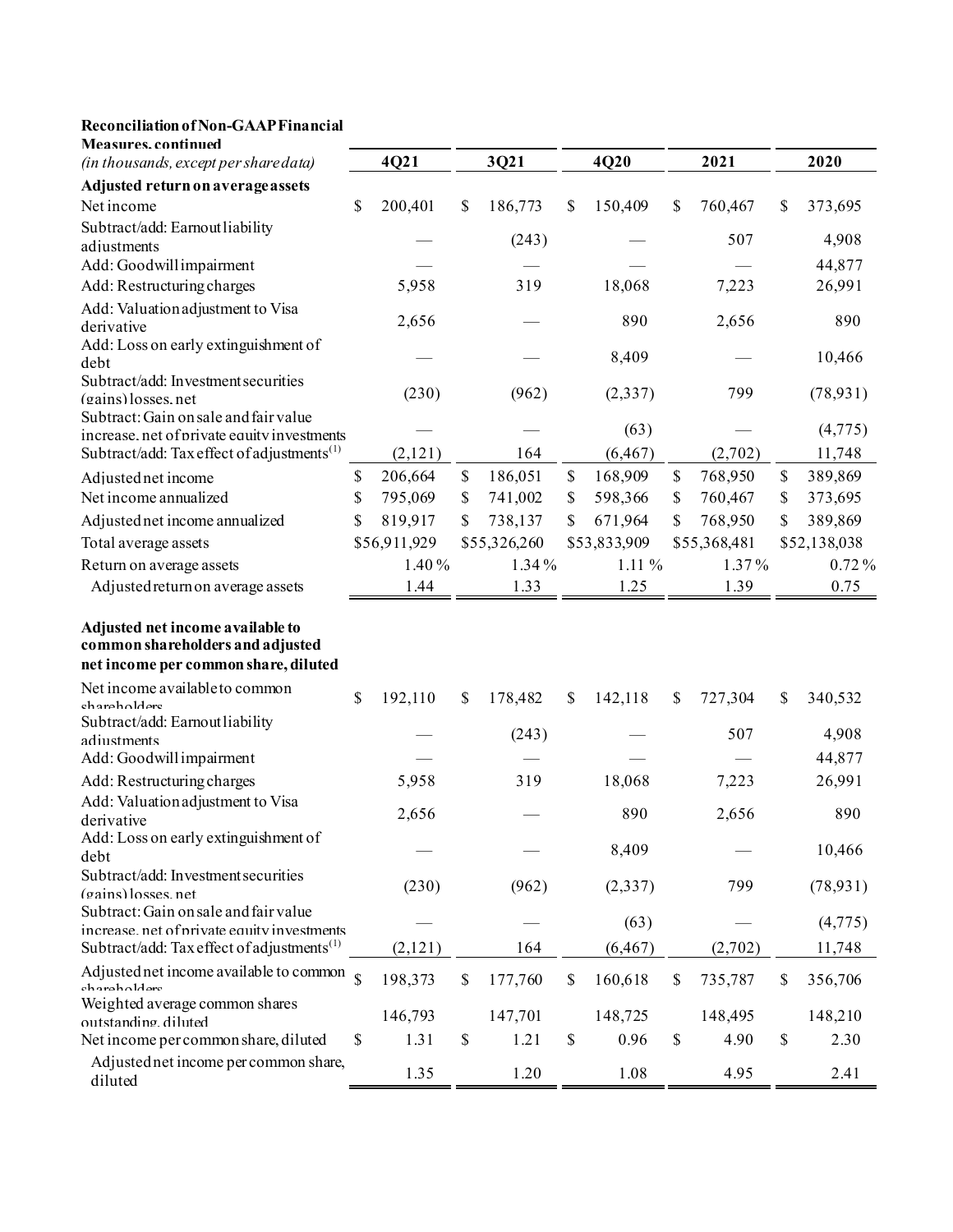## **Reconciliation of Non-GAAP Financial**

| <b>Measures</b> , continued                                                                                                                        |               |               |               |               |               |
|----------------------------------------------------------------------------------------------------------------------------------------------------|---------------|---------------|---------------|---------------|---------------|
| (dollars in thousands)                                                                                                                             | 4Q21          | 3Q21          | 4Q20          | 2021          | 2020          |
| Adjusted return on average common<br>equity, return on average tangible<br>common equity, and adjusted return<br>on average fangihle common equity |               |               |               |               |               |
| Net income available to common<br>shareholders                                                                                                     | \$<br>192,110 | \$<br>178,482 | \$<br>142,118 | \$<br>727,304 | \$<br>340,532 |
| Subtract/add: Earnout liability<br>adiustments                                                                                                     |               | (243)         |               | 507           | 4,908         |
| Add: Goodwill impairment                                                                                                                           |               |               |               |               | 44,877        |
| Add: Restructuring charges                                                                                                                         | 5,958         | 319           | 18,068        | 7,223         | 26,991        |
| Add: Valuation adjustment to Visa<br>derivative                                                                                                    | 2,656         |               | 890           | 2,656         | 890           |
| Add: Loss on early extinguishment of<br>debt                                                                                                       |               |               | 8,409         |               | 10,466        |
| Subtract/add: Investment securities<br>$(gains)$ losses, net                                                                                       | (230)         | (962)         | (2, 337)      | 799           | (78, 931)     |
| Subtract: Gain on sale and fair value<br>increase, net of private equity investments                                                               |               |               | (63)          |               | (4, 775)      |
| Subtract/add: Tax effect of adjustments <sup>(1)</sup>                                                                                             | (2,121)       | 164           | (6, 467)      | (2,702)       | 11,748        |
| Adjusted net income available to<br>common shareholders                                                                                            | \$<br>198,373 | \$<br>177,760 | \$<br>160,618 | \$<br>735,787 | \$<br>356,706 |
| Adjusted net income available to<br>common shareholders annualized<br>Add: Amortization of intangibles, tax                                        | \$<br>787,023 | \$<br>705,243 | \$<br>638,980 | \$<br>735,787 | \$<br>356,706 |
| effected                                                                                                                                           | 7,050         | 7,050         | 7,782         | 7,108         | 7,825         |
| Adjusted net income available to<br>common shareholders excluding<br>amortization of intangibles annualized                                        | \$<br>794,073 | \$<br>712,293 | \$<br>646,762 | \$<br>742,895 | \$<br>364,531 |
| Net income available to common<br>shareholders annualized                                                                                          | \$<br>762,176 | \$<br>708,108 | \$<br>565,382 | \$<br>727,304 | \$<br>340,532 |
| Add: Amortization of intangibles, tax<br>effected                                                                                                  | 7,050         | 7,050         | 7,782         | 7,108         | 7,825         |
| Net income available to common<br>shareholders excluding amortization of<br>intan cihles annualized                                                | \$<br>769,226 | \$<br>715,158 | \$<br>573,164 | \$<br>734,412 | \$<br>348,357 |
| Total average shareholders' equity less<br>preferred stock                                                                                         | \$4,730,828   | \$4,734,754   | \$4,594,199   | \$4,674,833   | \$4,534,935   |
| Subtract: Goodwill                                                                                                                                 | (452,390)     | (452,390)     | (452,390)     | (452,390)     | (485,987)     |
| Subtract: Other intangible assets, net                                                                                                             | (36,805)      | (39,109)      | (46,511)      | (40,307)      | (50, 427)     |
| Total average tangible shareholders'<br>equity less preferred stock                                                                                | \$4,241,633   | \$4,243,255   | \$4,095,298   | \$4,182,136   | \$3,998,521   |
| Return on average common equity                                                                                                                    | 16.11%        | 14.96%        | 12.31%        | 15.56%        | 7.51%         |
| Adjusted return on average common<br>equity                                                                                                        | 16.64         | 14.90         | 13.91         | 15.74         | 7.87          |
| Return on average tangible common<br>equity                                                                                                        | 18.14         | 16.85         | 14.00         | 17.56         | 8.71          |
| Adjusted return on average tangible<br>common equity                                                                                               | 18.72         | 16.79         | 15.79         | 17.76         | 9.12          |